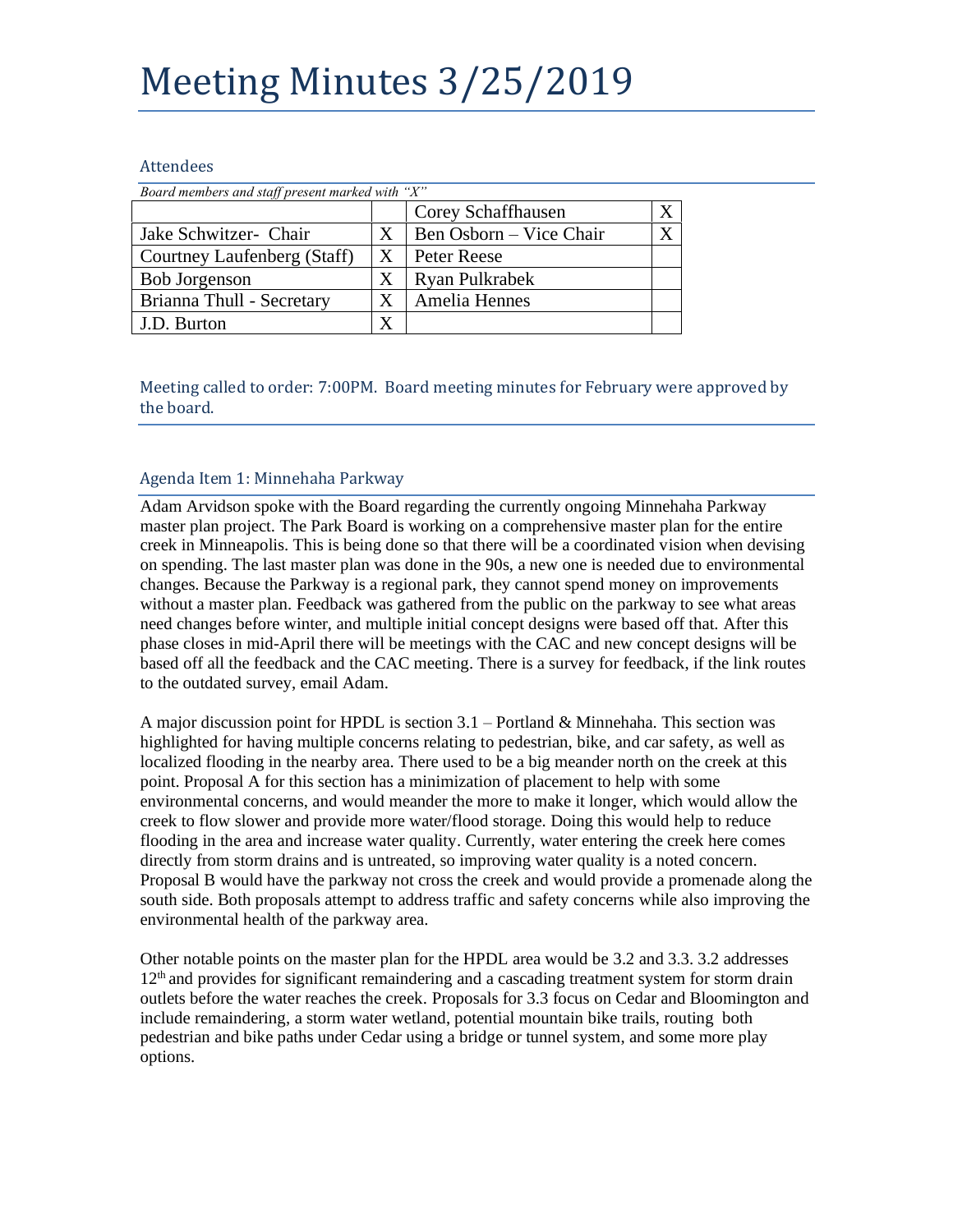## Meeting Minutes 3/25/2019

All voices for feedback are treated the same for the master plan development project. There is currently \$1.25 million dollars immediately available for improvements on the parkway, which is being held for when the master plan is completed. The master plan will include prioritization for where to focus funds. The planning process is not over yet and none of the current plans are set. Feedback will continue to be gathered through the process.

#### Council Member Updates

Council Member Jeremy Schroeder provided updates on things happening in the neighborhood to the board. The Cedar-Edgewater intersection is being looked at for potential improvements. There has been a 30-40% increase in traffic on Cedar due to 35W. Council Member Schroeder met to explore possibilities. Fat Lorenzo's needs to be included in the discussion, and currently everything is on the table. Council Member Schroeder is currently taking feedback on this matter. Currently he is working to identify hold-ups and maybe propose steps if there is no progress.

#### Agenda Item 2: Communications Committee

The newsletter is pretty much ready, it needs to be edited and Ben is going to help with the Brew N' Stew write up. The newsletter has a focus on projects happening in the neighborhood. Switching the domain for the website is proving difficult but is being worked on.

#### Agenda Item 3: Neighborhoods 2020

Other neighborhoods are reaching out with a letter proposing a moratorium on spending until a different plan is in place. The Board discussed whether to sign off on it or not. The process for establishing is long, and it is not clear where the city council is on the matter. There is fear that they may cut funding to the neighborhoods. The TIF districts which currently fund neighborhoods are expiring. Neighborhoods 2020 is not the funding. Council Member Schroeder is cautious about delaying 1 year as suggested in the letter, because this is not about funding. The vote on Neighborhoods 2020, which is a framework will be in April. The vote on funding will not be until next year.

If there is a pause, then the city council may need to vote on the framework and funding at the same time. The goal of Neighborhoods 2020 is to have something that can succeed. There is a call for more diversity and innovations from neighborhood boards, which needs to happen, but the process will take time. The board agreed to not sign the letter as it was already sent out.

#### Agenda Item 4: Housing Funds

There are currently four options for housing funds. Two were discussed with the board. The first would be to give money to the affordable housing loan program. This would take three years and come back with 1.5% interest. The returned funds from this would no longer be strictly tied to housing. This option would require no extra administrative work from the board. The second option would be to return to the housing grants as they had been executed. These were popular with the neighborhood, and other neighborhood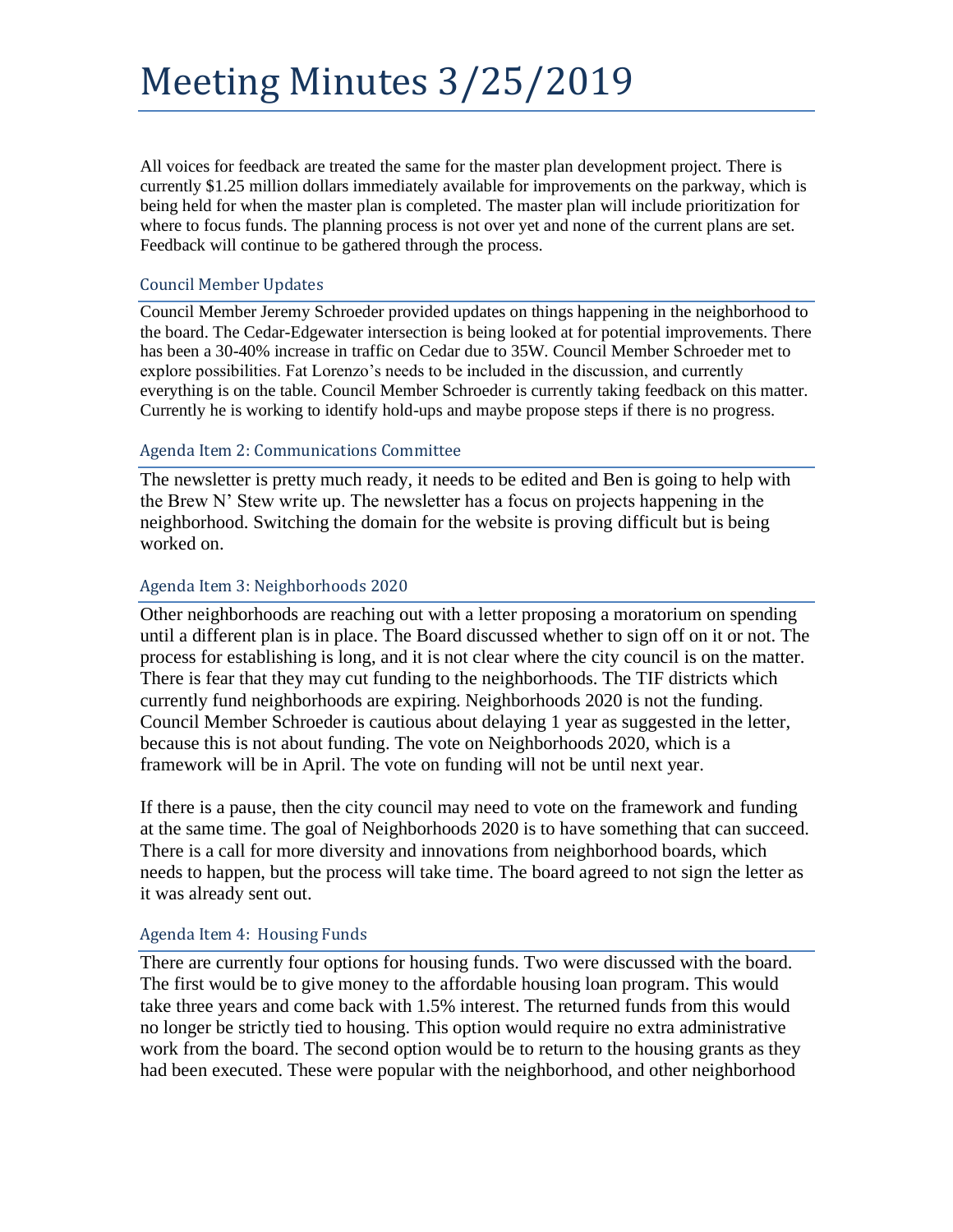associations had expressed interest in the program and appreciation of how successful it was for HPDL. The board does not need to decide on this yet.

## Farmer's Market

The farmer's market will be starting in June and happening every Wednesday. They are currently looking for volunteers primarily for set up and tear down. This will be included in the HPDL newsletter.

## Financial Review

The financial summary was updated to include the joint event with NENA, which was not included in the budget previously. The event will be in May/June the location is currently TBD but The Parkway is a potential.

## Committee Updates

- **Picnic in the Park:** Pearl Park has some ideas for new things, including disc golf. A kiddy waterpark is being considered. The park is going to give away popcorn this year. Good for Gary is booked. Food trucks are being decided and there will be no beer this year.
- **Environmental:** The flyer was sent to the printer. And email will be coming for sign up.
- **Frost Fest:** none
- **Triangle Park:** This should hopefully be done soon.
- **Garage Sale:** This is quickly approaching and is very admin heavy. It was suggested that we don't do the garage sale this year so that funding can go to the NENA event. Social pinpoint was suggested instead of the admin heavy sign up process previously used. Corey will investigate this option.
- **Business Association:** None
- **Communications:** See notes above
- **Brew and Stew:** The last meeting was very good. The person working on entertainment is good. Artists are currently being sought, the park is locked down, judges for the stew competition are being reached out to, and the sponsorship search is beginning.
- **Housing:** See notes above

## New Business

One of the utility boxes at  $54<sup>th</sup>$  & Portland has been replaced. The estimate to have the box rewrapped is \$750. We are not sure why the box was replaced.

The NCEC (Neighborhood & Community Engagement Commission) elections are coming soon. Our current liaison, Isaac, is running for re-election. Courtney will send out the date.